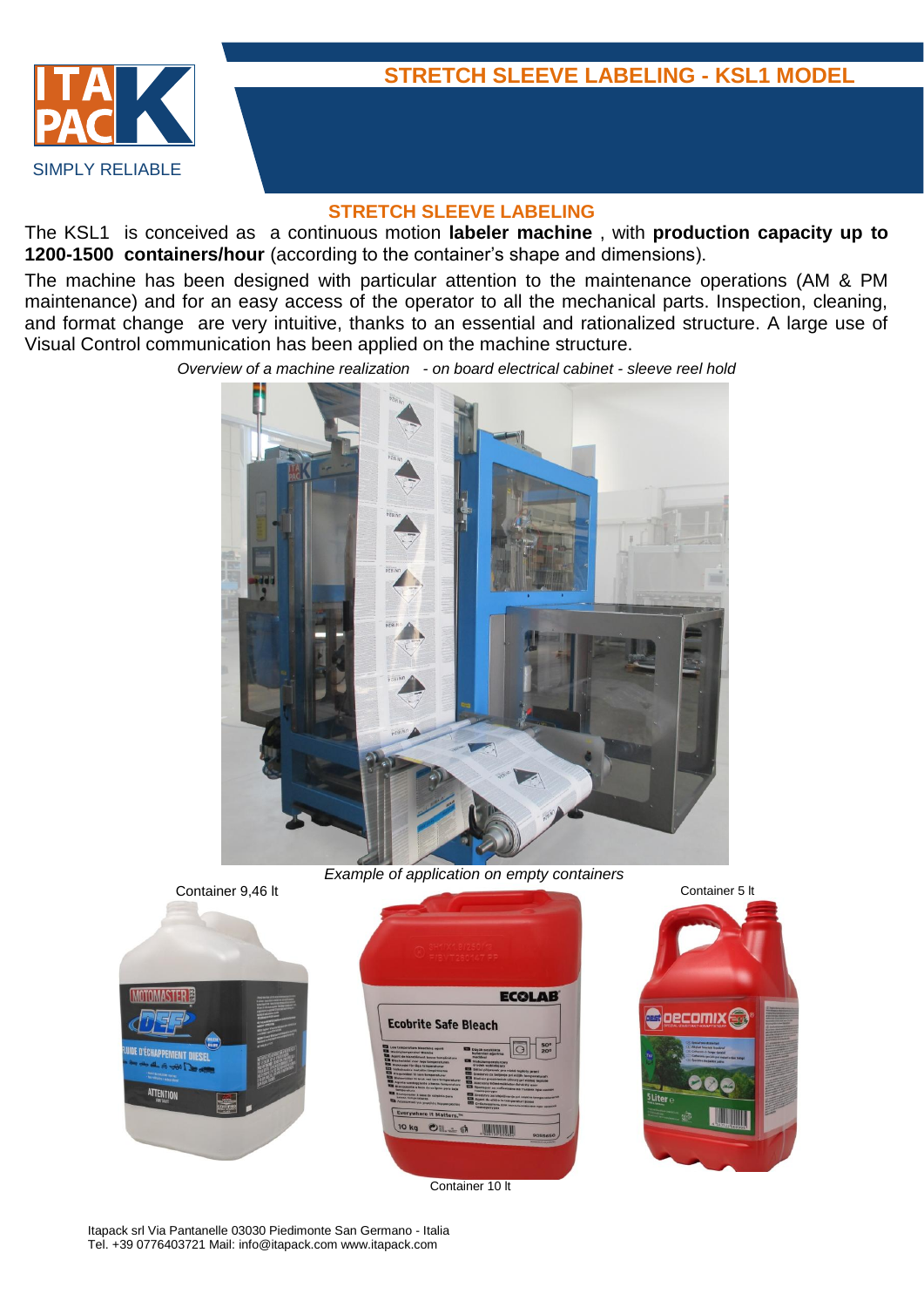

### **General Specifications**

- Multiformat capability
- Tool Less format changeover
- Fault proof replacement format changeover
- Friendly user HMI with graphic touch screen panel
- Easy integration on existing lines
- Easy access to all the machine's components for working and maintenance operations
- Increased customization: operator side, product working level, dedicated components
- The clamps' stroke is managed by servomotors (no mechanical cams and levers)

### **Options**

- Quick format change over
- Additional reel holder for sleeve reel
- Stainless steel frame and anti-corrosive treatments
- Conformity to non -standard power supply
- Gate manager based tele service
- Air conditioned electrical cabinet



Quick format change over on the sleeve's clamps



Detail of the hand-wheel adjustment of the lateral guide



**Carters** with transparent window for easy inspection of the internal components

### **Accessibility**



The machine is FULLY accessible in order to facilitate and shorten the operation of cleaning change of format and maintenance

# **STRETCH SLEEVE LABELING**